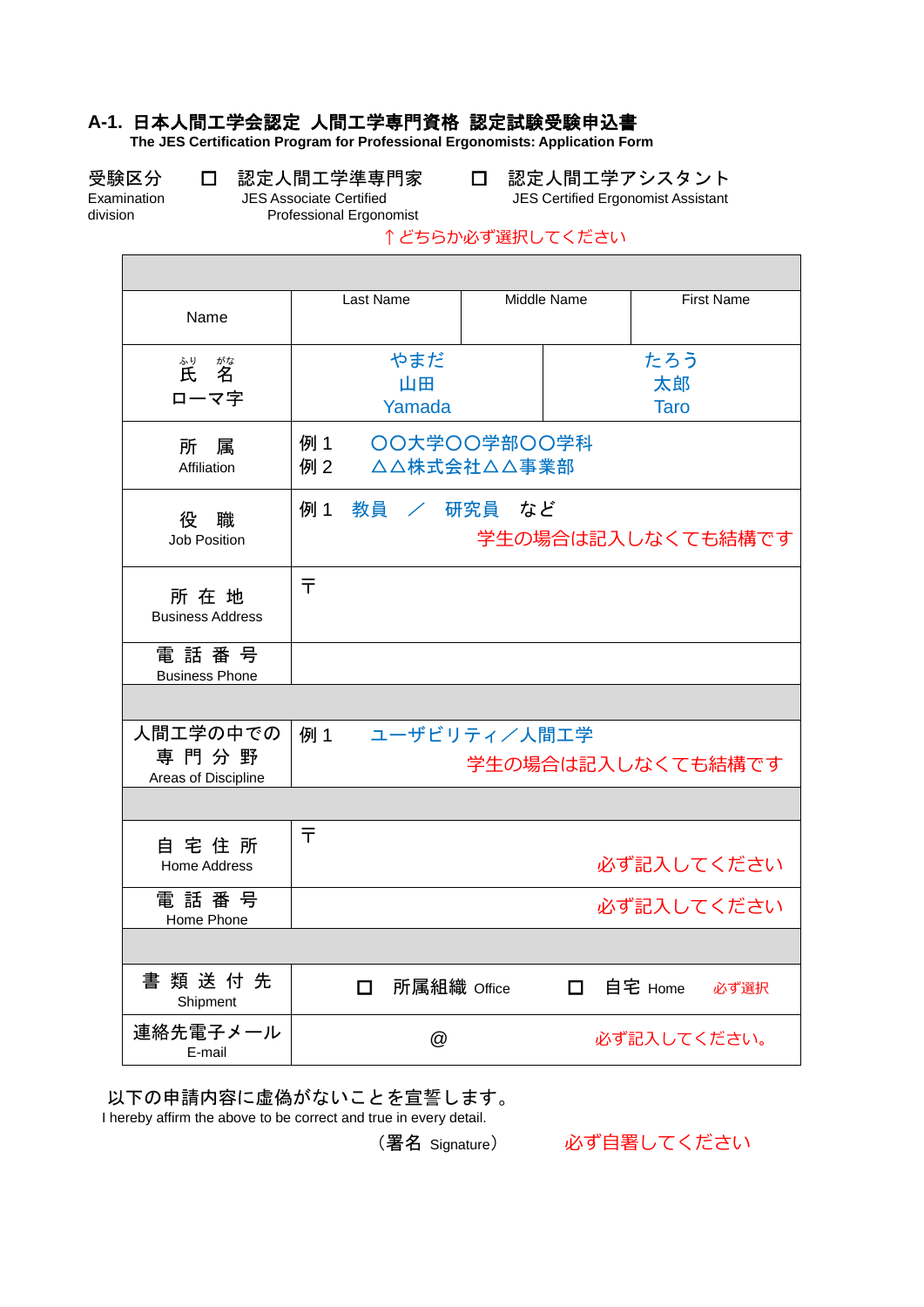# **B-1.** 経歴書 **Job Experiences**

2018 年 10 月現在 As of Y/M/D

à,

| Name<br>"  "<br>ローマ字 |            |  | Last Name                       |                                                                                       | <b>First Name</b><br>Middle Name |                                 | 写真を貼る位置<br>Picture<br>縦 4cm          |  |  |  |
|----------------------|------------|--|---------------------------------|---------------------------------------------------------------------------------------|----------------------------------|---------------------------------|--------------------------------------|--|--|--|
|                      |            |  | やまだ<br>山田<br>Yamada             |                                                                                       |                                  | たろう<br>太郎<br><b>Taro</b><br>(印) | 横 3cm<br>本人の上半身<br><b>Upper Body</b> |  |  |  |
| 年<br>Year            | 月<br>Month |  |                                 | 職歴等(公的な委員や臨時講師等もご記入ください)<br>Job Experiences (Include public jobs, and temporary jobs) |                                  |                                 |                                      |  |  |  |
| 3<br>1990            |            |  | 例                               |                                                                                       | OO専門学校OO学科 卒業                    |                                 |                                      |  |  |  |
|                      |            |  | OO短期大学OO学部OO学科 卒業<br>例          |                                                                                       |                                  |                                 |                                      |  |  |  |
|                      |            |  | ○○大学○○学部○○学科<br>例<br>卒業         |                                                                                       |                                  |                                 |                                      |  |  |  |
|                      |            |  | 例                               |                                                                                       |                                  | ○〇大学大学院〇〇学研究科〇〇専攻(修士)修了         |                                      |  |  |  |
|                      |            |  | △△株式会社△△事業部人間工学部門<br>研究員<br>例   |                                                                                       |                                  |                                 |                                      |  |  |  |
|                      |            |  |                                 |                                                                                       |                                  |                                 |                                      |  |  |  |
|                      |            |  | 上記の例を参考にして、学歴や職務歴が分かるようにご記入ください |                                                                                       |                                  |                                 |                                      |  |  |  |
|                      |            |  |                                 |                                                                                       |                                  |                                 |                                      |  |  |  |
|                      |            |  |                                 |                                                                                       |                                  |                                 |                                      |  |  |  |
|                      |            |  |                                 |                                                                                       |                                  |                                 |                                      |  |  |  |
|                      |            |  |                                 |                                                                                       |                                  |                                 |                                      |  |  |  |
|                      |            |  |                                 |                                                                                       |                                  |                                 |                                      |  |  |  |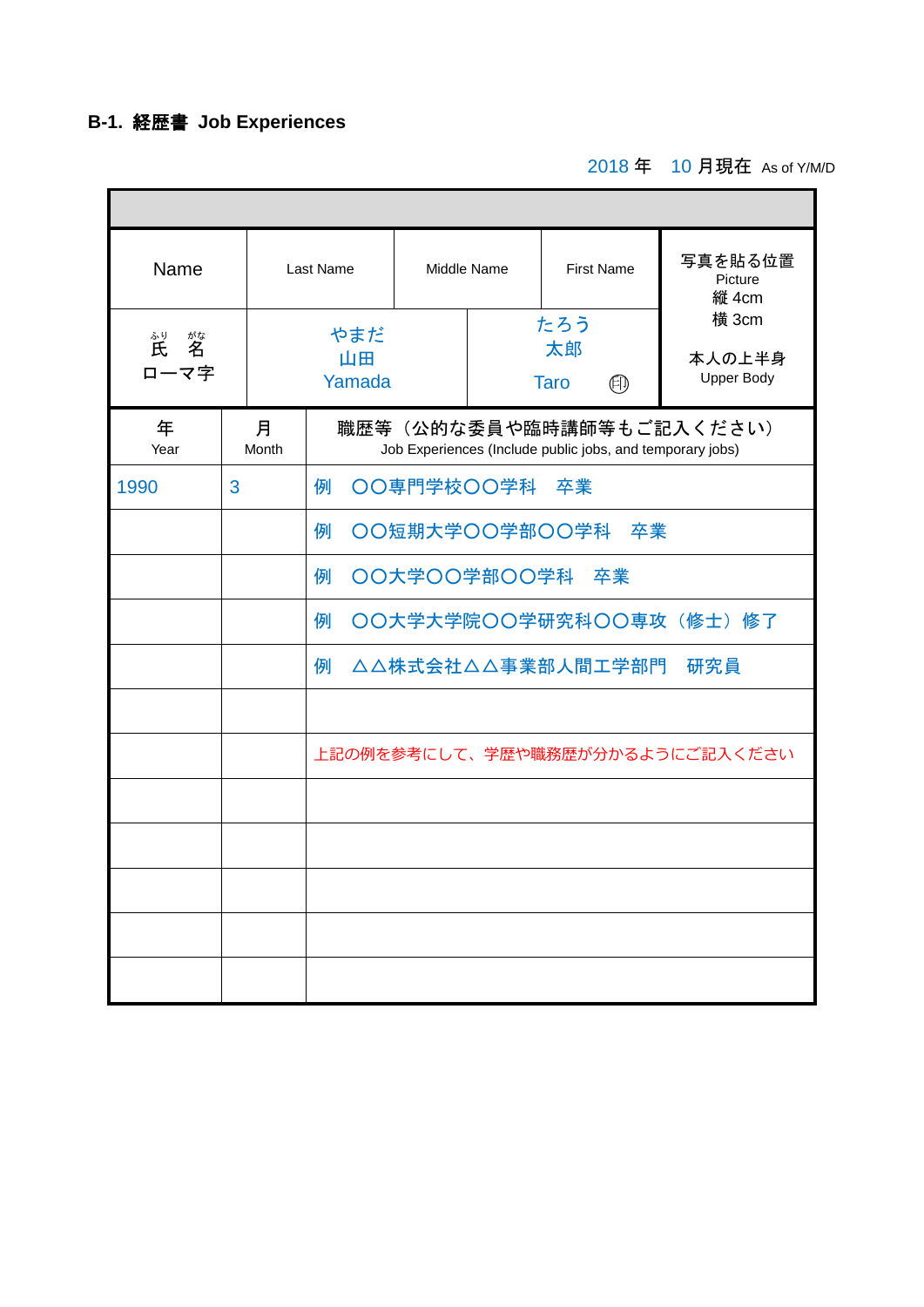### C-1.専門教育受講履歴、取得学位及び関連単位習得表

#### <人間工学専門科目単位習得表>

指定の教育機関において習得した人間工学専門科目について記入してください。ページ数が不足する場 合はコピーしてお使い下さい。なお「人間工学専門科目」とは、人間工学の専門知識・能力(申請書類 の書き方 表1参照)を習得することを目的として開講される科目を指します。単位数は、成績証明書 (単位取得証明書)に記載された通りに記入して下さい。

List all the ergonomics courses. Add sheets if there is not enough space.

|                | 授業科目名<br><b>Title of Course</b> | 習得した専門<br>能力·知識<br>Types of<br>Knowledge<br>(Table 1) |                            |                              | 授業形態<br><b>Types of Course</b>                          | 単位数<br>No. of Unit | 受講年度<br>または学年<br>Year or<br>School Year |
|----------------|---------------------------------|-------------------------------------------------------|----------------------------|------------------------------|---------------------------------------------------------|--------------------|-----------------------------------------|
| $\mathbf{1}$   | 人間工学                            | $I \sim II$                                           | 口他                         | Lecture<br><b>Experiment</b> | √講義, □ 演習<br>Exercise<br>□ 実験, □ 輪講<br>Others (Specify) | $\overline{2}$     | 学部 4年                                   |
| $\overline{2}$ | 安全工学                            | 準専門家応募の場合は、                                           |                            |                              | □ 講義, □ 演習                                              | $\overline{2}$     | 学部3年                                    |
| 3              | 感性工学                            | •3年に渡っていること<br>・合計 12 単位以上であること                       |                            |                              |                                                         | $\overline{2}$     | 学部3年                                    |
| 4              | ヒューマンインターフェ<br>イス               | を確認してください。                                            | 口他                         |                              |                                                         | $\overline{2}$     | 修士 1年                                   |
| 5              | $\overline{O}O$                 |                                                       | $\Box$                     | 他                            | □ 講義, □ 演習<br>□ 実験, □ 輪講                                | $\overline{2}$     | 修士 1年                                   |
| 6              | $\overline{O}O$                 |                                                       | $\Box$                     | 他                            | □ 講義, □ 演習<br>□ 実験, □ 輪講                                | 4                  | 修士 1年                                   |
| $\overline{7}$ |                                 |                                                       | $\Box$<br>$\Box$<br>$\Box$ | 他                            | 講義, □ 演習<br>実験, 口輪講                                     |                    |                                         |
| 8              |                                 |                                                       | $\Box$<br>□<br>□ 他         |                              | 講義, □ 演習<br>実験, 口輪講                                     |                    |                                         |
| 9              |                                 |                                                       | $\Box$<br>□ 他              | 講義,                          | □ 演習<br>□ 実験, □ 輪講                                      |                    |                                         |
| 10             |                                 |                                                       | □ 他                        |                              | □ 講義, □ 演習<br>□ 実験, □ 輪講                                |                    |                                         |
|                | 単位数合計                           |                                                       |                            |                              |                                                         |                    | 14                                      |

(次のページに続く)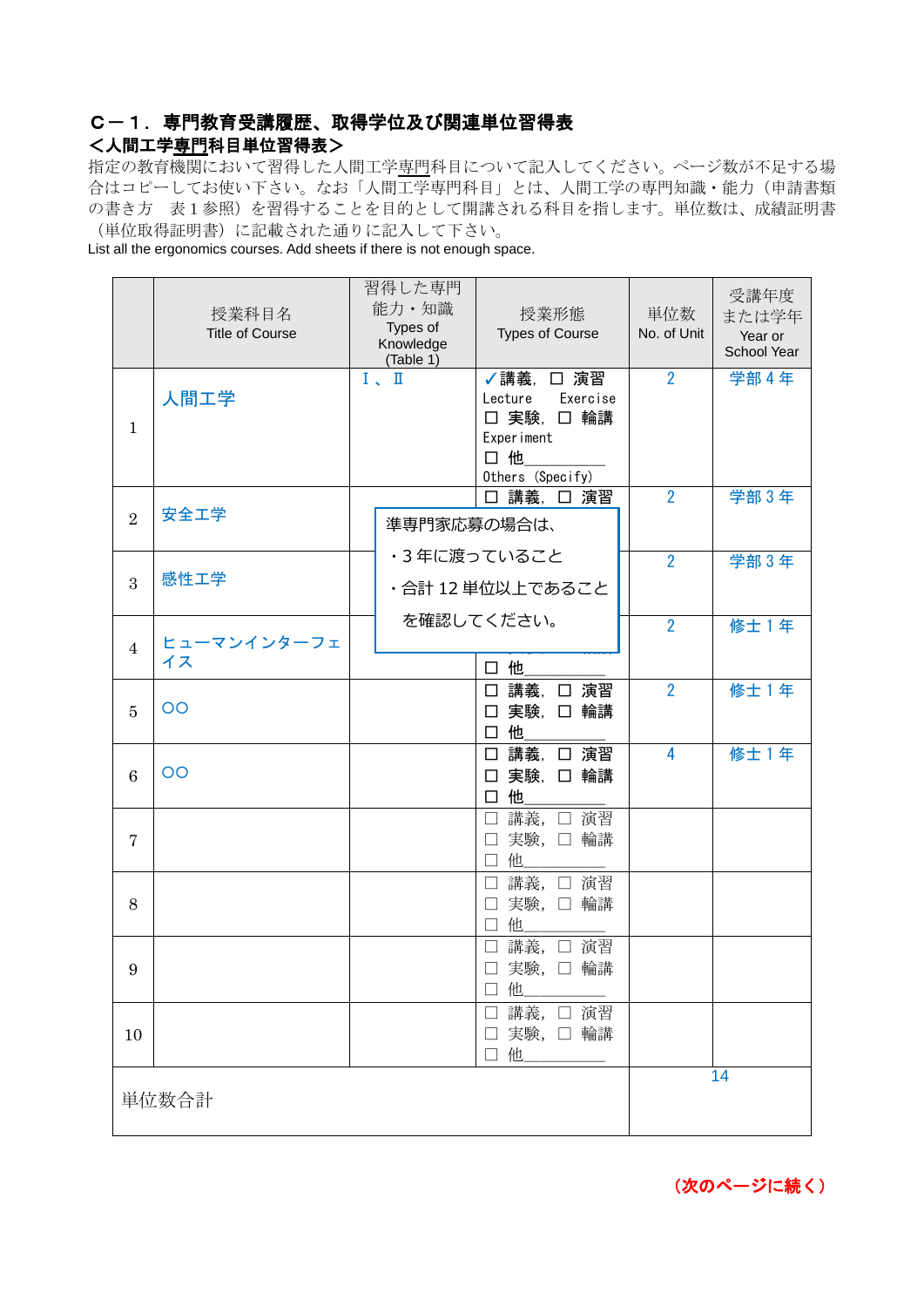### C-1.(つづき) <専門教育受講履歴>

大学及び大学院等における教育受講履歴をすべて記入してください。 List All Educational Records. Add sheets if there is not enough space.

|                | 卒業学校名     | 学部・学科/        | 講座/研究室  | 入学年       | 卒業年        |
|----------------|-----------|---------------|---------|-----------|------------|
|                | (大学/大学院等) | 研究科·専攻        | ゼミ等     | Year of   | Year of    |
|                | School    | Faculty/Major | Course  | Admission | Graduation |
|                |           |               |         | 2010      | 2014       |
|                | ○○大学      | OO学部OO学科      | 人間工学研究室 |           |            |
| $\overline{2}$ |           |               |         | 2014      | 2016       |
|                | ○○大学大学院   | OO研究科         | ○○研究室   |           | 卒業見込       |
| 3              |           |               |         |           |            |
|                |           |               |         |           |            |
| 4              |           |               |         |           |            |
| 5              |           |               |         |           |            |
|                |           |               |         |           |            |

#### <人間工学関連の学位及びその概要>

人間工学関連の研究において習得した学位(学士、修士、博士)をすべて記入してください。またその 学位を習得した時の論文のタイトルとその概要を説明してください。なお研究内容が人間工学分野でな い場合には、記入されなくても結構ですが、C-1 で「卒業研究」を申請した場合は必ず記入してくだ さい。

List all the awarded academic degrees. Those which are not relevant to ergonomics should be excluded. Please fill in when applying for "graduation research" at C-1.

|   | 大学名<br>School | 学位区分<br>Degree | 論文タイトルとその概要<br>The Title of Paper and Summary               | 指導教官名<br>Supervisors | 取得年<br>Year of<br>Acquisition |
|---|---------------|----------------|-------------------------------------------------------------|----------------------|-------------------------------|
|   | ○○大学          | 工学士<br>例       | ○○に関する人間工学的実験研究<br>○○について、人間工学的手法を用いて実験<br>を行い、その効果を明らかにした。 | 0000                 | 2014                          |
| 2 | ○○大学大<br>学院   | 修士             | ○○に関する人間工学的実験研究<br>○○について、人間工学的手法を用いて実験<br>を行い、その効果を明らかにした。 | 0000                 | 2016                          |
| 3 |               |                |                                                             |                      |                               |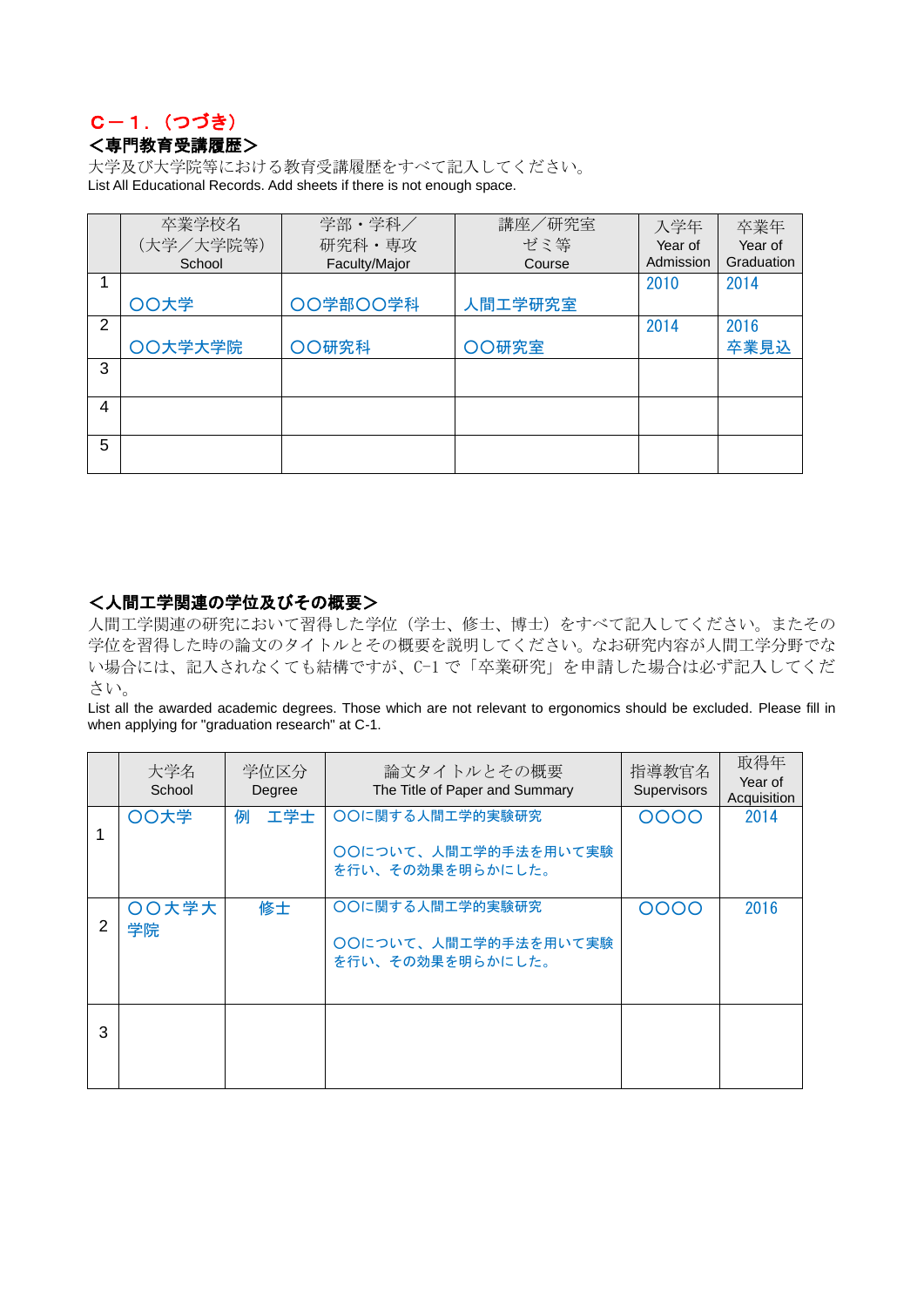#### C-2.その他の人間工学専門教育受講履歴

指定の教育機関以外において受講した人間工学専門家として必要な教育履歴を記入してください。受講 科目名、その概要、主催、受講時間等詳細に記入してください。単位換算の欄は、2 時間 0.2 単位(端 数切捨て)として換算し、記入してください。

List all other courses relevant to ergonomics. Assign 0.2 unit for a two-hour course.

| No.            | 受講科目及び概要<br>Title of Course and Summary | 開催場所/主催<br>Place Where Course<br>Was Given | 受講時間<br>Length of Course<br>(Hours) | 受講<br>年月日<br>Date | 単位換算<br>No of<br>Units<br>Equivalent |
|----------------|-----------------------------------------|--------------------------------------------|-------------------------------------|-------------------|--------------------------------------|
| $\mathbf{1}$   | ○○集中セミナー<br>例                           | <b>OO研修協会</b><br>例                         | $6\phantom{1}$                      | 2015.<br>10.1     | 0.6                                  |
| $\overline{2}$ | ヒューマンエラー防止 OO大学OO学部<br>に関する講義           |                                            | $\overline{2}$                      | 2015.<br>12.5     | 0.2                                  |
| $\mathbf{3}$   |                                         |                                            |                                     |                   |                                      |
| $\overline{4}$ |                                         |                                            |                                     |                   |                                      |
| 5              |                                         |                                            |                                     |                   |                                      |
| 6              |                                         |                                            |                                     |                   |                                      |
| $\overline{7}$ |                                         |                                            |                                     |                   |                                      |
| 8              |                                         |                                            |                                     |                   |                                      |
| 9              |                                         |                                            |                                     |                   |                                      |
| 10             |                                         |                                            |                                     |                   |                                      |
|                | 合計単位換算                                  |                                            | 0.8                                 |                   |                                      |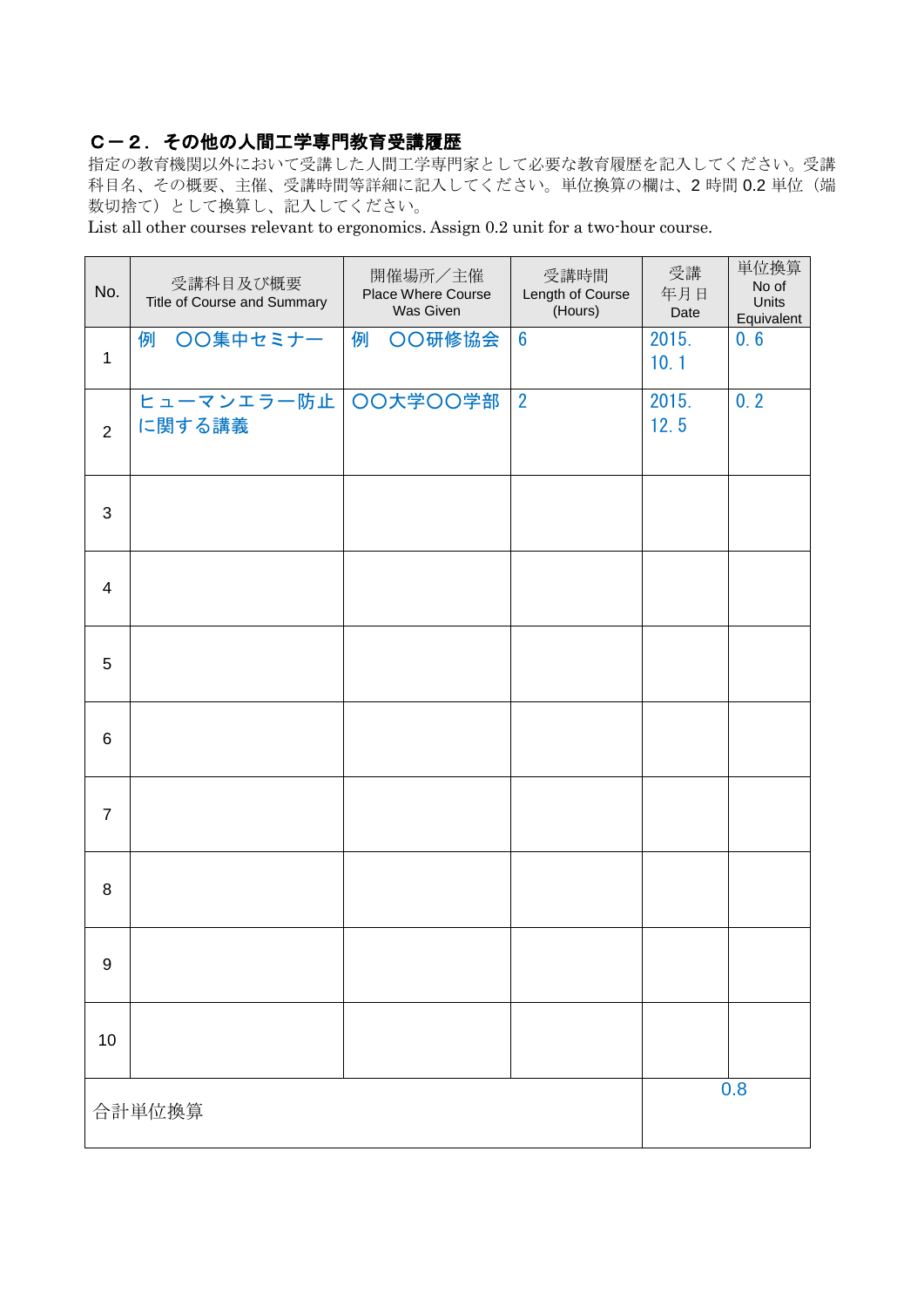# **D-1** 人間工学の実践に関する業務歴 **Ergonomic Practices**

|                                                                  | No. _ 業務·プロジェクト名   例 ·人間工学を活用した商品設計                     |
|------------------------------------------------------------------|---------------------------------------------------------|
| <b>Title of Job/Project</b>                                      | │ → 人間エ学に関する研究・教育指導                                     |
| 開始 (2010年 4月) ~終了 (2012年 3月)<br>From Year/Month to Year/Month    |                                                         |
| 期間<br>(24 ヶ月) $\rightarrow$ ①                                    |                                                         |
| Duration (Month)                                                 |                                                         |
|                                                                  | この業務・プロジェクトが当該時期の業務全体で占めた割合 ( 60 )% ー>② <mark>*1</mark> |
| %Fraction of The Project in Given Time Window (%)<br>所属機関名 [実施時] |                                                         |
| Affiliation                                                      | 株式会社〇〇                                                  |
| 所属部署名 [実施時]<br><b>Branch/Section</b>                             | ○○部                                                     |
|                                                                  | 氏名: 00<br>電話番号:                                         |
| この業務歴を証明できる方の                                                    | Name<br>Phone                                           |
| 氏名と連絡先 Reference                                                 | 所属 株式会社OO<br>$*2$<br>Affiliation                        |
| プロジェクトのメンバー構成                                                    |                                                         |
|                                                                  | 〇〇 (統括責任者)                                              |
| と役割分担<br>Project Organization and Role                           | ○○ (実施担当者、リーダー)                                         |
| Allocations                                                      |                                                         |
| 本人の役職名 [実施時]<br>Job Title                                        | 例) プロジェクトリーダー、非常勤講師                                     |
| 人間工学業務·プロジェクトの概要 Summary of The Project :                        |                                                         |
| 例)<br>・人間エ学的技法による製品開発<br>詳細は・・・                                  | 〇〇の開発設計にあたり、人間工学的手法による実験・研究を行った。                        |
| ・卒業研究の指導<br>詳細は・・・                                               | 人間工学の視点から、〇〇に関する実験・研究を行い、学生の論文作成を指導した。                  |
| $*1$                                                             | <u>業務全体で占めた割合については、100%を上限として、ご自身の判断で記載してくだ</u>         |
| さい。                                                              |                                                         |
| $*2$                                                             | 該当業務に従事した方であれば、どなたでも結構です。                               |
|                                                                  |                                                         |
|                                                                  |                                                         |
|                                                                  |                                                         |
|                                                                  |                                                         |
|                                                                  |                                                         |
|                                                                  |                                                         |
|                                                                  |                                                         |
|                                                                  |                                                         |
|                                                                  |                                                         |
|                                                                  |                                                         |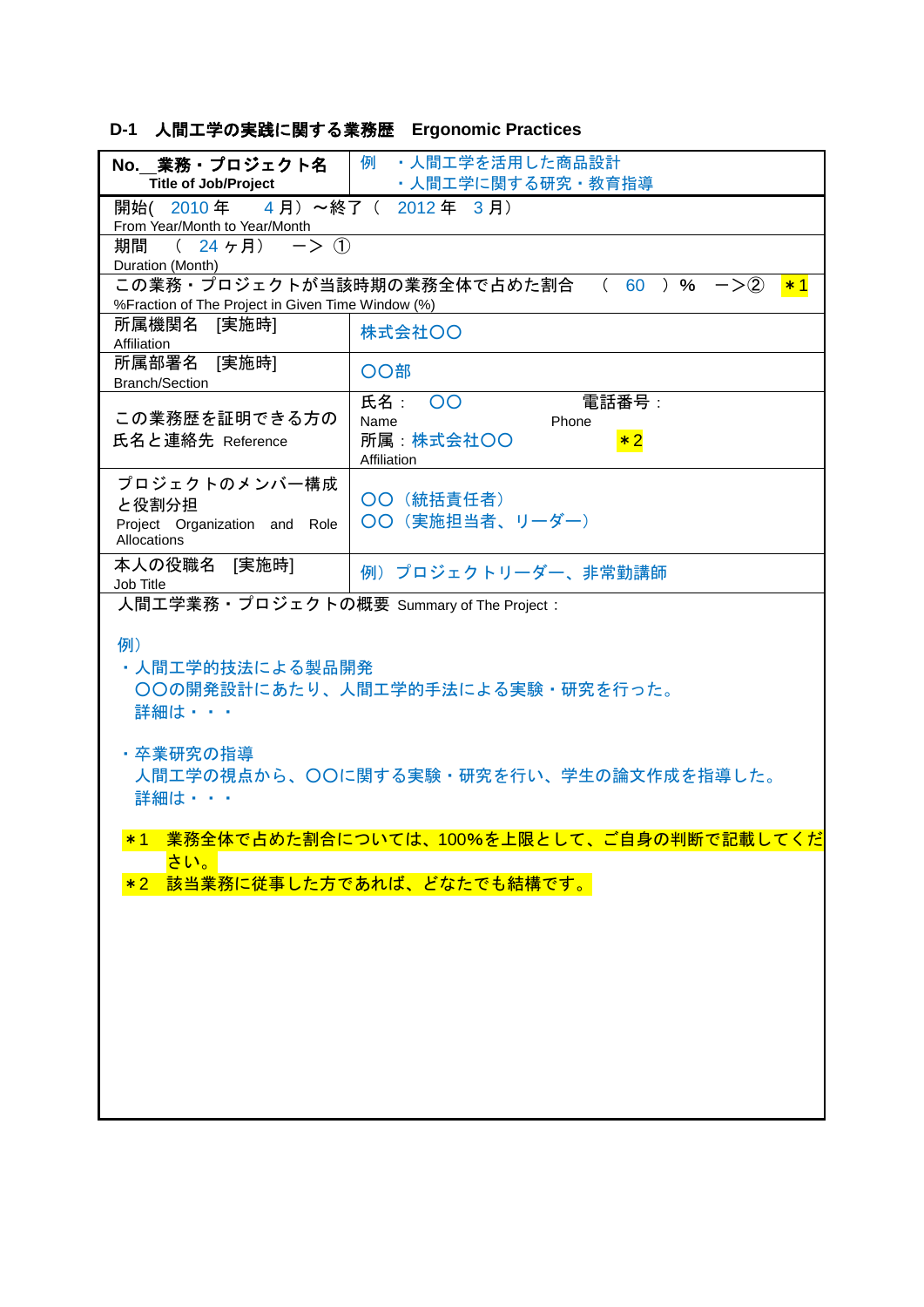| No. 業務 · プロジェクト名<br><b>Title of Job/Project</b>                            |                                                                                 |                                                                                                            |  |  |  |  |  |
|----------------------------------------------------------------------------|---------------------------------------------------------------------------------|------------------------------------------------------------------------------------------------------------|--|--|--|--|--|
| The Role Played in The Project                                             | この業務·プロジェクトで申請者が果たした役割                                                          |                                                                                                            |  |  |  |  |  |
| 例)<br>○○の手法を用いて実験や調査の実地計画を立案し、人間工学的知識や技術を活用して、製品開発を行った。<br>詳細は・・・          |                                                                                 |                                                                                                            |  |  |  |  |  |
|                                                                            |                                                                                 |                                                                                                            |  |  |  |  |  |
|                                                                            | Ⅰ. 人間工学の原理<br><b>Ergonomics Principles</b>                                      |                                                                                                            |  |  |  |  |  |
| 実践した人間工学の<br>専門知識·能力<br>(どのように実践し<br>たのかを具体的に記<br>述すること)                   | Ⅱ. 人間の特性<br><b>Human Characteristics</b>                                        |                                                                                                            |  |  |  |  |  |
|                                                                            | Ⅲ. 人間の特性の測定·<br>評価<br>Measurement and<br>Evaluation of Human<br>Characteristics | 実験に際して、人間の生理・心理学的諸特性を測<br>定し、その後の分析・評価に関する部分                                                               |  |  |  |  |  |
| Types of Knowledge<br>該当する箇所に記載                                            | IV. 環境特性<br>Environmental<br>Characteristics                                    |                                                                                                            |  |  |  |  |  |
| してください                                                                     | V.人間工学の応用<br>Ergonomic<br>Applications                                          |                                                                                                            |  |  |  |  |  |
|                                                                            | VI. 人間工学評価<br><b>Ergonomic Evaluation</b>                                       |                                                                                                            |  |  |  |  |  |
| 実践した業務の形態<br>(該当するものをチェック、複数回答可) ⇒<br>Types of Jobs (Check All That Apply) |                                                                                 | 口設計<br>口評価・テスト<br>口分析<br>□教育<br>Design<br>Evaluation<br>Analysis<br>Education<br>□その他(<br>Others (Specify) |  |  |  |  |  |
|                                                                            | 人間工学の割合を記入 ⇒<br>%Fraction of Ergonomic Jobs (%)                                 | 90) %<br>人間エ学業務の割合<br>$\left($<br>$->(3)$                                                                  |  |  |  |  |  |
|                                                                            | 人間工学実務経験期間<br>Calculated Job Months (Month)                                     | ケ月)<br>$\circled{1}$<br>12.9<br>$\circled{2}$<br>$\circled{3}$<br>$=$ (<br>x<br>×                          |  |  |  |  |  |

委員会使用欄